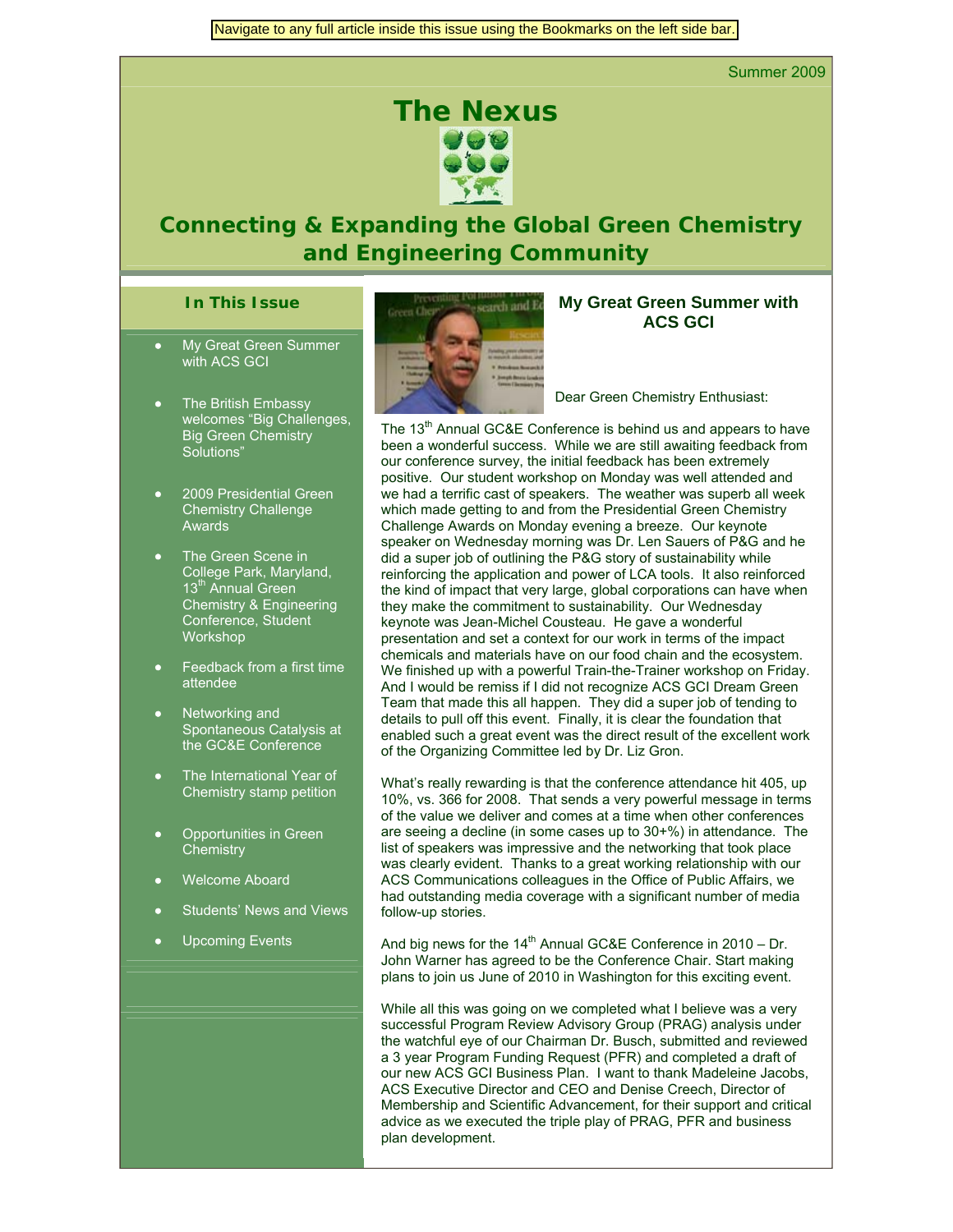

# **Congratulations!**

**President Obama nominates Paul Anastas, to EPA post** 



Dr. Paul Anastas was selected by President Barack Obama for a key post in the U. S. Environmental Protection Agency, Assistant Administrator at the Office of Research and Development. Dr. Anastas attended the 13<sup>th</sup> Annual Green Chemistry & Engineering Conference to the delight of the Student Workshop participants and quickly had to leave for his confirmation hearings. Among his many honors, Dr. Anastas was a previous Director of the ACS Green Chemistry Institute® in Washington, DC.

**Pfizer receives the 2009 Business Commitment to the Environment Environmental Leadership Awards in London** 

As a leading research-based pharmaceutical manufacturing company, Pfizer won this year's Management Premier Award for its Green Chemistry Programme, headed up from the company's research and development (R&D) facility in Sandwich, Kent.

The Green Chemistry Programme is helping to reduce and eliminate

Finally, did anyone see the inside cover of *Chemical and Engineering News* for June 29, 2009? There was a teaser ad for the launch of our new green chemistry awareness campaign: chEMPOWER "This summer your knowledge of green chemistry will be put to the test." We launched the beta test at the Fall ACS meeting in Washington, D.C. with much interest.

I wish all of you a wonderful green chemistry filled fall.

Green regards,

Dr. Robert Peoples Director, ACS Green Chemistry Institute® [b\\_peoples@acs.org](mailto:b_peoples@acs.org)

# **The British Embassy Welcomes "Big Challenges, Big Green Chemistry Solutions"**



Kishore Bagga, Bob Peoples, and Les Mc Quire

A large and enthusiastic crowd heard about Green Solutions to some of our planets biggest challenges at a meeting of the Royal Society of Chemistry at the British Embassy in Washington D.C. on Saturday, June  $6<sup>th</sup>$ . Dr. Robert Peoples, Director of the American Chemistry Society's Green Chemistry Institute® (ACS GCI), discussed "Big Challenges, Big Green Chemistry Solutions".

The audience heard about a sustainability tsunami – the "going green" wave – that is sweeping the globe. The view from space teaches people that the earth is a small sphere, home to more than 6 billion people. Science teaches that our fragile planet has limited resources and we have exceeded those limits in recent decades. Dr. Peoples discussed the increasing demands for those limited resources and how green chemistry holds the key to a sustainable path forward.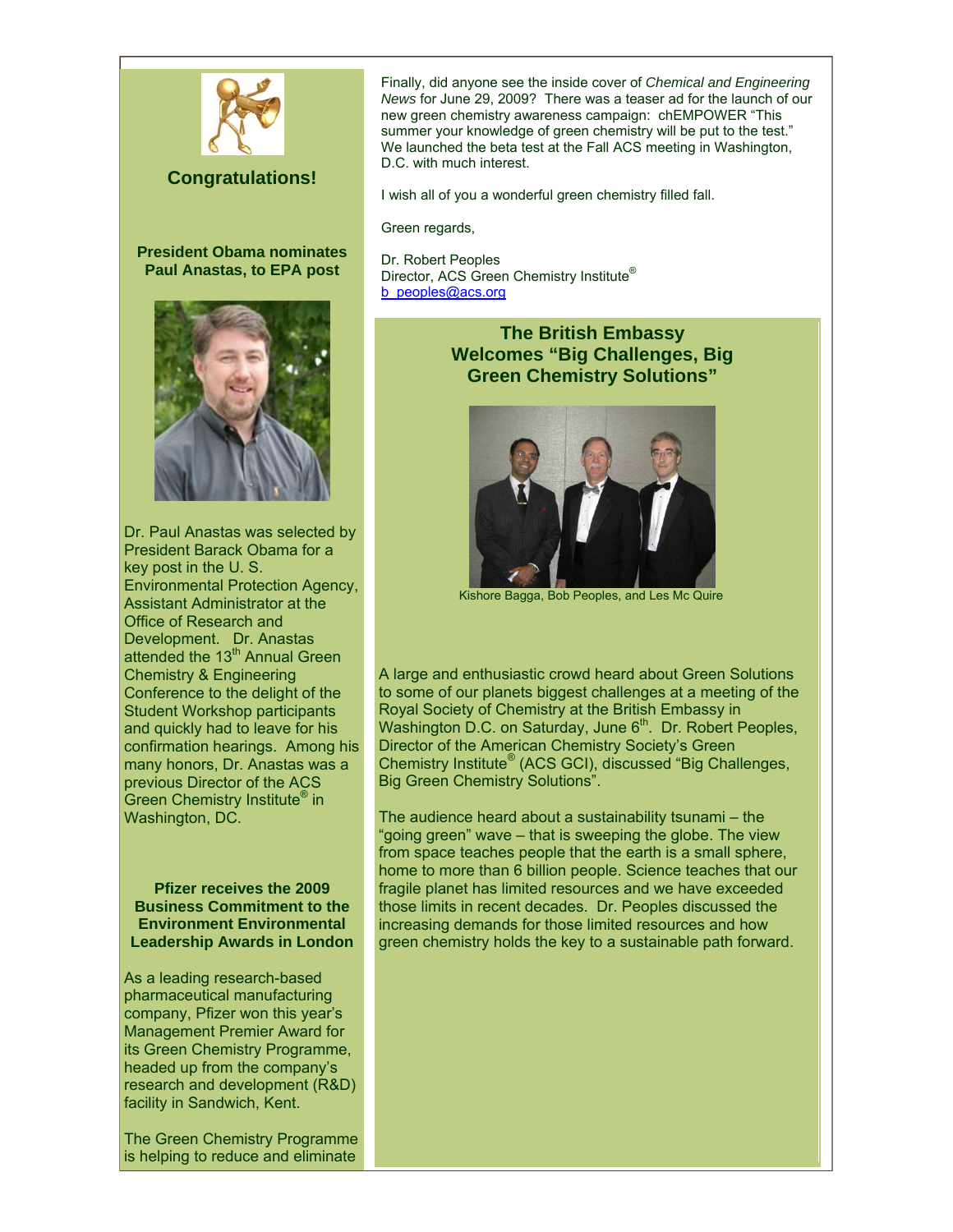the use of hazardous materials in the development and manufacture of pharmaceutical products. Pfizer has established a management system for the integration of the principles of green chemistry into key stages of the R&D timeline and the result has been a significant reduction in the use of specific laboratory solvents and downstream improvements to pharmaceutical products in development and production.

#### **ACS GCI Pharmaceutical Roundtable members coauthored "Green Chemistry Articles of Interest to the Pharmaceutical Industry."**

The ACS GCI Pharmaceutical Roundtable members co-authored ["Green Chemistry Articles of](http://pubs.acs.org/doi/abs/10.1021/op900082k)  [Interest to the Pharmaceutical](http://pubs.acs.org/doi/abs/10.1021/op900082k)  [Industry](http://pubs.acs.org/doi/abs/10.1021/op900082k)," Ian Andrews, Jian Cui, Jimmy DaSilva, Leo Dudin, Peter Dunn, John Hayler, Bill Hinkley, David Hughes, Bernard Kaptein, Stanley Kolis, Kurt Lorenz, Suju Mathew, Thomas Rammeloo, Lijun Wang, Andrew Wells, Timothy White, Chaoyu Xie, Fuyao Zhang. This appears in **Organic Process Research & Development** 2009 13 (3) 397- 408.

**Rowan University, Department of Chemical Engineering, Glassboro receives the EPA Environmental Quality Award for Education** 

EPA selects Environmental Quality Award winners from nonprofit environmental and community groups, individual citizens, educators, business organizations and members of the news media, as well as from federal, state, local or tribal governments and agencies. The honor is given to those individuals or organizations that have made significant contributions to improving the environment and public health in EPA Region 2, which covers New Jersey, New

# **2009 Presidential Green Chemistry Challenge Awards**



The evening of June 22, 2009 was a momentous occasion for Green Chemistry and Green Engineering. The Carnegie Institution for Science Auditorium was the location of this year's Presidential Green Chemistry Challenge Awards (PGCCA) ceremony. The annual PGCCA recognizes outstanding chemical technologies that incorporate the principles of green chemistry into chemical design, manufacture, and use. The program invites nominations that describe the technical benefits of a green chemistry technology as well as its human health and environmental benefits. The nominated green chemistry technology must have reached a significant milestone within the past five years in the United States (i.e., it must been researched, demonstrated, implemented, applied, patented, etc.) An independent panel, selected by the American Chemical Society (by ACS GCI), evaluates nominations for the awards.

Wendy Cleland-Hamnett, Acting Director, Office of Pollution Prevention and Toxics for the US. EPA was the Master of Cermony. Following a welcome by Dr. Richard Meserve, President of the Carnegie Institution for Science, Dr. Thomas H. Lane, President of the American Chemical Society gave the science address. Meahgan Burdick, White House Liaison for the Small Business Administration offered the Small Business Address, Amelia Salzman, Associate Director for Policy Outreach for the Council on Environmental Quality offered remarks from the White House Council on Environmental Quality and James J. Jones, Acting Assistant Administrator, Office of Prevention, Pesticides and Toxic Substances of the US EPA offered the congratulatory address. The assembled award recipients and 13<sup>th</sup> Annual Green Chemistry and Engineering (GC&E) conference attendees were also treated to special remarks and presentation of the Kenneth G. Hancock Memorial Student Awards.

Presidential Green Chemistry Challenge Awards recipients receive national public recognition for their outstanding accomplishments in the research, development, and/or implementation of green chemical technologies and this was the special night for the following award winners:

- Professor Krzysztof Matyjaszewski, Carnegie Mellon University won the Academic award for "Atom Transfer Radical Polymerization: Low-impact Polymerization Using a Copper Catalyst and Environmentally Friendly Reducing Agents"
- Virent Energy Systems, Inc., won the Small Business award for "BioForming® Process: Catalytic Conversion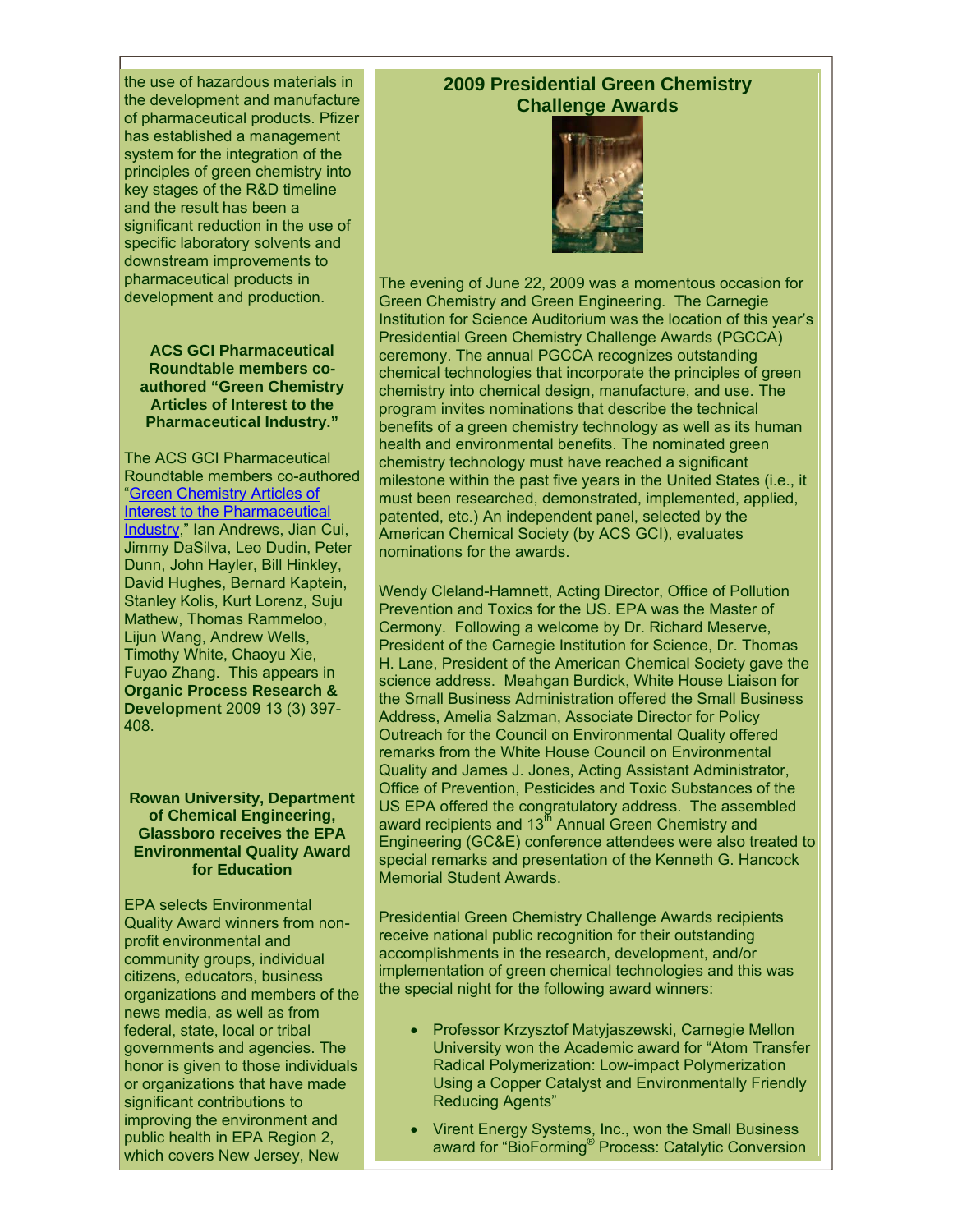York, Puerto Rico, the U.S. Virgin Islands and seven federallyrecognized Indian Nations. The Agency receives nominations for the awards from both inside and outside EPA. For information about the Environmental Quality Awards in EPA Region 2, go to [http://www.epa.gov/region02/eqa/.](http://www.epa.gov/region02/eqa/)

Rowan University assists the pharmaceutical industry in EPA Region 2 in source reduction, pollution prevention, and green engineering design through the use of an innovative engineering clinic outreach program led by Drs. C. Stewart Slater and Mariano Savelski. To date, Rowan University has conducted two major technical assistance efforts, and had significant accomplishments related to the dissemination of the principles of green engineering to the larger pharmaceutical industry, students in training, and international community through sponsoring and participating in seminars, conferences, and workshops.

of Plant Sugars into Liquid Hydrocarbon Fuels"

- Eastman Chemical Company won the Greener Synthetic Pathways award for "A Solvent-Free Biocatalytic Process for Cosmetic and Personal Care Ingredients"
- CEM Corporation won the Greener Reaction Conditions Award for "Innovative Analyzer Tags Proteins for Fast, Accurate Results without Hazardous Chemicals or High Temperatures"
- The Procter & Gamble Company and Cook Composites and Polymers Company won the Designing Greener Chemicals Award for "Chempol® MPS Resins and Sefose® Sucrose Esters Enable High-Performance Low-VOC Alkyd Paints and Coatings"

The 2009 Hancock Award winners were congratulated and received their awards from Madeleine Jacobs, Executive Director and CEO, American Chemical Society.

Johnathan Gorke from the University of Minnesota received the Hancock award sponsored by the American Chemical Society, Division of Environmental Chemistry for his work, "Enzymatic Synthesis in Deep Eutectic Solvents".

Joseph B. Binder from the University of Wisconsin-Madison received the Hancock award sponsored by the National Institute of Standards & Technology for his work, "Simple Chemical Transformation of Lignocellulosic Biomass and Olefin Metathesis in Aqueous Solvents".

The elegant reception immediately following the ceremony afforded an opportunity for the award recipients to bask in their accomplishments in winning this coveted award. If you are interested in nominating for the 2010 PGCC awards or reviewing the listing of past award winners, you can locate more information on the ACS GCI website: [www.acs.org/greenchemistry.](http://www.acs.org/greenchemistry) You can also download a PDF file containing details for all winners since inception on the EPA Green Chemistry site at: <http://www.epa.gov/greenchemistry/pubs/pgcc/past.html>

# **The Green Scene in College Park, Maryland**



**13th Annual Green Chemistry & Engineering Conference** 

## **Student Workshop**

ACS GCI received formal notification on June 22, 2009 from the National Science Foundation for the grant award of \$30,100, for "Promoting Student Education at the 13<sup>th</sup> Annual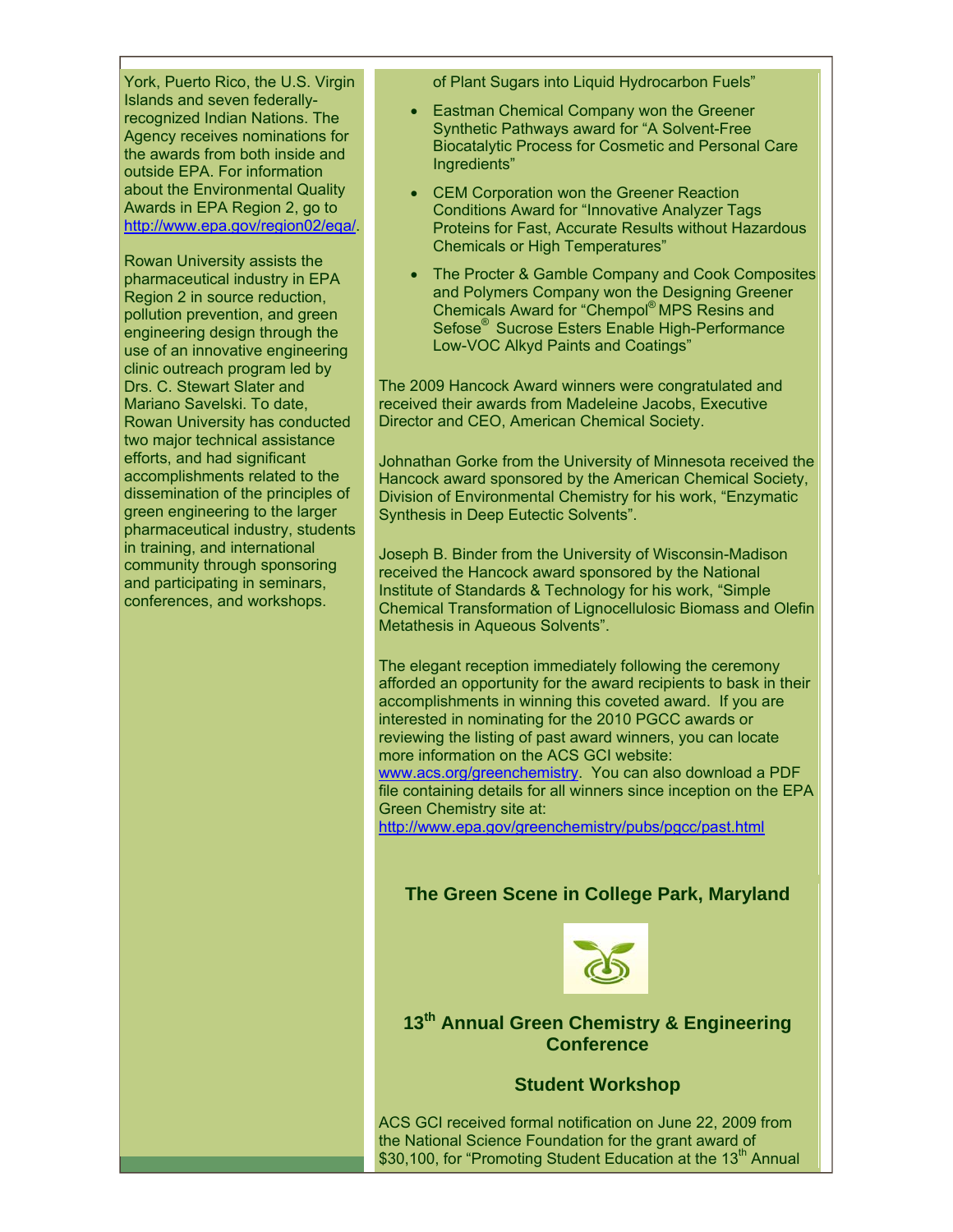

# **Quick Links**

[ACS Green Chemistry Institute®](http://www.acs.org/greenchemistry) 

[Presentations and technical](http://acs.confex.com/acs/green09/webprogram/meeting.html)  program from the  $13<sup>th</sup>$  Annual [Green Chemistry & Engineering](http://acs.confex.com/acs/green09/webprogram/meeting.html)  [Conference](http://acs.confex.com/acs/green09/webprogram/meeting.html) (June 23-25, 2009)

[ACS GCI Pharmaceutical](http://www.acs.org/gcipharmaroundtable)  [Roundtable](http://www.acs.org/gcipharmaroundtable)

[U.S. EPA Green Chemistry](http://www.epa.gov/greenchemistry) 

[Warner Babcock Institute for](http://warnerbabcock.com/index.html)  [Green Chemistry](http://warnerbabcock.com/index.html)

[Center for Green Chemistry &](http://www.greenchemistry.yale.edu/)  [Green Engineering at Yale](http://www.greenchemistry.yale.edu/) 

> [Green Chemistry at the](http://www.uoregon.edu/%7Ehutchlab/greenchem/)  [University of Oregon](http://www.uoregon.edu/%7Ehutchlab/greenchem/)

[Environmental Health News](http://www.environmentalhealthnews.org/)

[ACS Main Page](http://www.acs.org/) 

# **Give Online**

Donate to ACS GC Be sure to select "ACS Green Chemistry Education & Outreach"

Join Our Mailing List!

Green Chemistry & Engineering Conference in College Park, MD – June 23-25, 2009." The grant Principal Investigators, Drs. Jennifer Young (ACS GCI) and Amy Cannon (Beyond Benign) were also the Student Workshop Coordinators and were very pleased with the turnout of 39 people. Of course the impressive line up of speakers was quite an incentive for these students: John Warner (Warner Babcock Institute for Green Chemistry), Paul Anastas (Yale University), Linda Vanasupa (California Polytechnic State University), Michael Korzenski (ATMI), Morgan Sibbald (Sherwin-Williams), Anne Wallin (The Dow Chemical Company), Peter Dunn (Pfizer), and Emily Reichert (Warner Babcock Institute for Green Chemistry).



Paul Anastas and John Warner speaking in the Student Workshop

#### **Each NSF Scholar submitted a written report following the Student Workshop and some of those comments follow:**

"More speakers from industry in the Workshop this year really gave me deep insight of green chemistry in industry."

÷ "More importantly, attending this event enabled me to develop collegial relationships through the GC&E community for future collaborations."

÷ "In attending the conference, in particular the Student Workshop, the amount I learned about the current ideas, motives, and directions of green chemistry and engineering greatly exceeded my expectations." ÷

"Len Sauers presentation about Procter & Gamble's global attempts to manufacture products that are green for all was very insightful and informative in particular the amount of energy consumed in cleaning clothes was astonishing." ÷

"Overall, the knowledge I gained by attending this conference has definitely helped me think about how I can reduce my footprint on the environment and how my research may help reduce humanity's footprint on the environment." ÷

"A key benefit was the overall encouragement and enthusiasm in the conference. I was able to make it to the Presidential Green Chemistry Awards ceremony, and what I witnessed amazed me. It seemed like Sports center's top ten plays of the **FACTOIDS day but for chemistry.** Each idea was fresh, incredible, and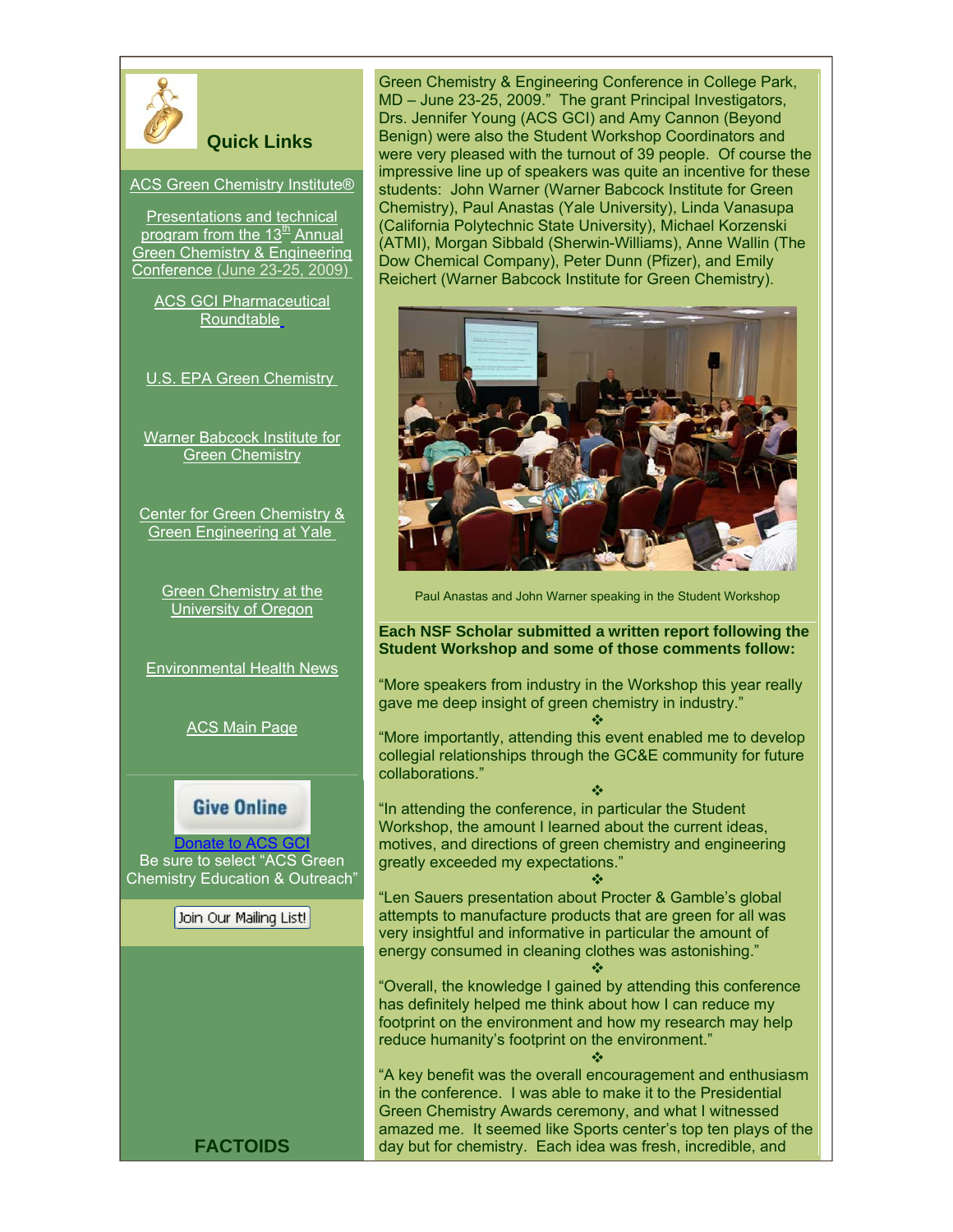

**On average, Americans drink one beverage from an aluminum can every single day, according to [Waste](http://www.thinkgreen.com/)  [Management's website.](http://www.thinkgreen.com/) Fortunately, these cans are** 

**100% recyclable. Unfortunately, only about 50% of them are recycled. Not only are these trashed cans taking up space in our landfills, we could drastically reduce the amount of energy needed to produce new cans simply by recycling empty ones. In fact, recycling one aluminum can will save enough energy to run a television for three hours or to burn a 100-watt light bulb for four hours! Consider the environment before tossing an** 

**the trash…make sure it lands** 

**in recycling bin.** 

**aluminum beverage can into** 

"Prior to attending the conference I felt fairly well-informed as a doctoral student finishing the first year of graduate school but only now do I realize how valuable attending the conference really was. I feel as though I have been exposed to areas in the field I had not even begun to consider and gained many new insights into innovations for the future of green chemistry."

÷

"Because I received the NSF travel scholarship I was able to attend the student workshop where I networked with many people and felt as though the talks of the day were talking directly to me. It also enabled me to attend the entire

some were seemingly simple. Each idea, however, impacted many lives with novel thinking. It truly amazed and excited me to see some of the progress made, and the creativity in the minds of the people surrounding me."

÷ "My realization that green chemistry includes such an intense array of callings and ideas, yet unified in purpose, was a wonderful learning experience."

÷ "The most lasting memories I will have of the conference will be the people I was able to meet. The highlight of my time in College Park was chatting with Dr. John Warner about my research. Discussing my work with arguably the most influential green chemist was a fantastic opportunity. Because of our common cause, I enjoyed stimulating conversations with many of the attendees of this conference."

÷ "The presenters conveyed enthusiasm, determination, and encouragement to the students as they described how their modifications in the design and production of their products have lead to great success in promoting sustainability and economical benefits."

÷ "I was able to present my research in a 20-minute presentation, at the conference. Having presented my research at regional ACS meetings before, I was especially excited to present at this conference because my audience would be much better versed in the green chemistry aspects of my research. As such, I received meaningful feedback and questions that addressed specific areas of my research and not solely the methodology behind it."

÷ "The 13<sup>th</sup> Annual Green Chemistry & Engineering Conference was the most important conference that I have ever attended. At the graduate student workshop, I met 5 new contacts. Every day of the conference I met more and more contacts which I hope will be lifelong. Everyone in the green chemistry community was so open, and friendly and welcoming. They were eager to have students of many different fields contributing to the future of green chemistry and green chemistry education."

÷ "Jean-Michel Cousteau presented what we do to the environment now will affect us later in life. He showed video clips on what he has seen around the world and how it is affecting the sea mammals. If the public would begin to recycle more instead of wasting materials there would be a significant decrease in the amount of garbage around the world affecting all living things that are exposed to it." ÷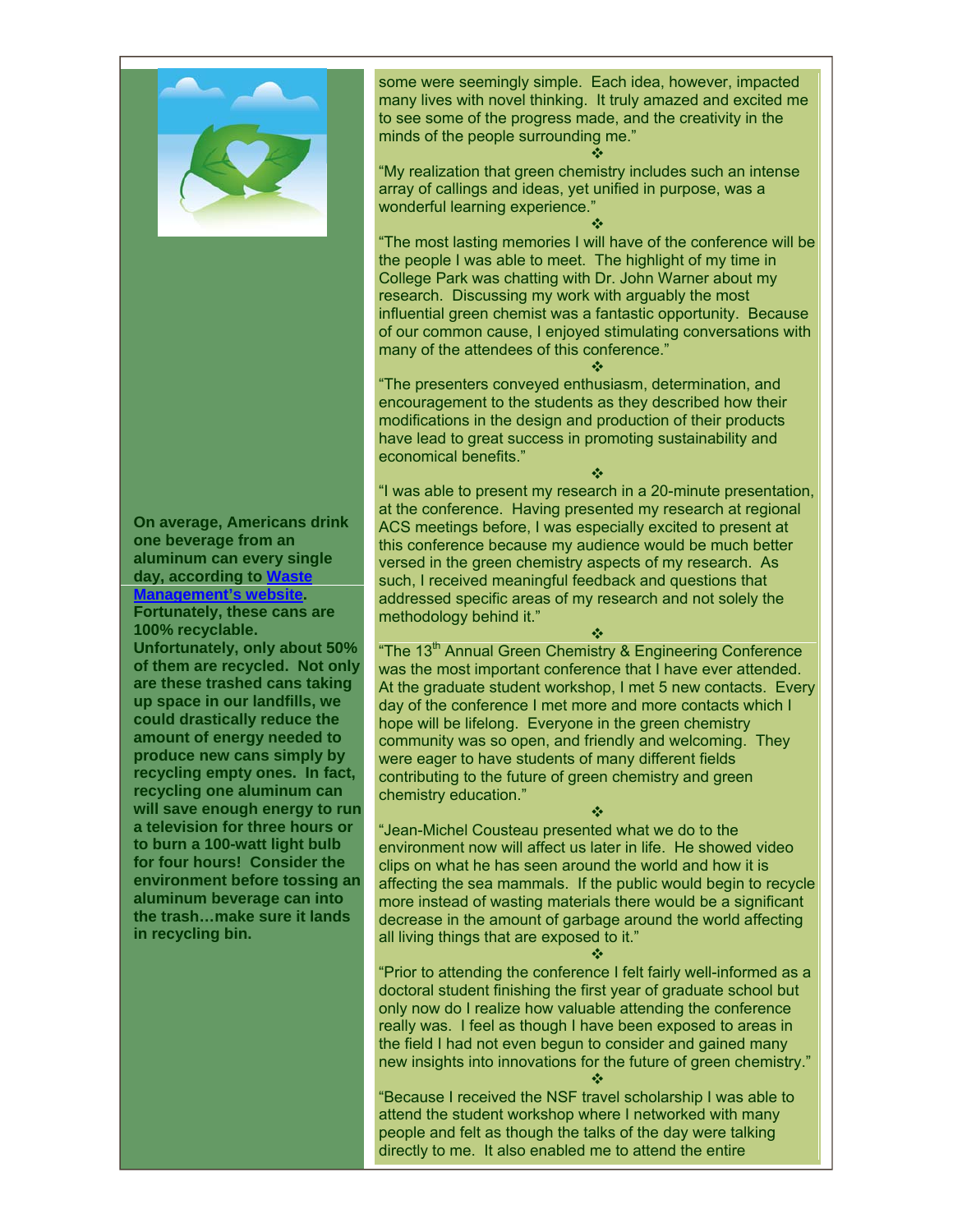

**Nashville's "Gulch" Ranks Among Top Green Neighborhoods in U. S.** 

The Gulch is the first neighborhood in the South to receive "LEED for Neighborhood Development" certification from the United States Green Building Council.

conference where I was free to go to talks on a wide array of topics and have many one-on-one conversations at poster sessions, meal times, social events, and just walking around the conference center."

# **Feedback from a first time attendee**

#### *By Dr. V. Ajay Mallia, Post-doctoral Fellow at Department of Chemistry, Georgetown University*

We are not born green, but definitely we can make it happen. The symposium was a festival for the people who want to migrate to the land of green and sustainable. Some of the speakers clearly pointed out that it is high time to do so. It is scary to know when Mr. Cousteau explained about the increased level of toxic chemicals such as polychlorinated biphenyls and poly brominated diethyl ethers in the human blood. This reminds me the first part of Mr. Cousteau's talk where he showed a bird at the isolated island in the Pacific ocean trying to eat some of man made polymeric materials thinking that it is food. We should not waste any time to join the green movement and immediately reduce our carbon footprints.

As my main research interests are related with green chemistry and green technology, participating in the conference gave me an opportunity to meet and discuss my work with the eminent professors working in the frontiers of sustainable and renewable materials science. It also gave me an opportunity to think about the new areas of green technology and industry. I am thankful to the organizers of the symposium who made this symposium a big success through their efficient organization and hard work.

# **Networking and Spontaneous Catalysis at the GC&E Conference**

## **by Linda Pirrone**

[GreenCentre Canada](http://www.greencentrecanada.com/) is North America's first all-inclusive commercialization centre for Green Chemistry research innovations. Representing GreenCentre Canada at this year's GC&E Conference, and attending the Student Workshop, was Lucy Su, Ph.D. She spoke of GreenCenter Canada's good fortune to have strong representation from the chemical industry, as reflected in the appointment of their Board of Directors and said the directors provided a perspective from across the chemical technology spectrum. Dr. Su went on to explain that GreenCentre Canada is a national Centre of Excellence for developing, de-risking and commercializing early-stage Green Chemistry discoveries generated by academic researchers and industry. The centre was founded by PARTEQ Innovations in February, 2009 with the assistance of the federal Networks of Centres of Excellence program, and is supported by industry, academia and fourth pillar organizations.

GreenCentre Canada is dedicated to developing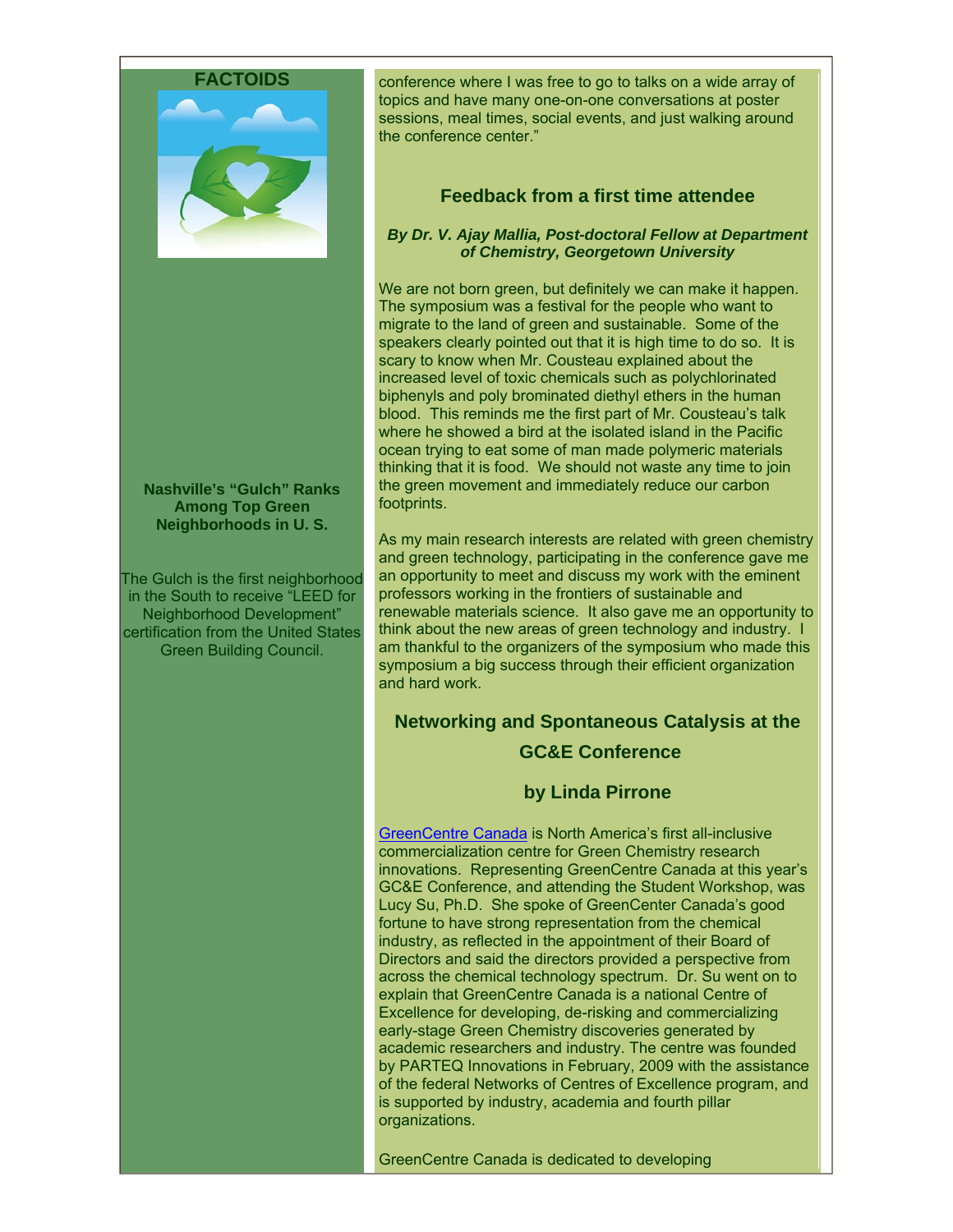

**It takes 19 million trees, 1.6 billion pounds of paper, 3.2 billion kilowatt hours of electricity, and 7.2 million barrels of oil to produce the 500 million "yellow pages" directories delivered across the nation each year. (Source: [www.YellowPagesGoesGreen.org](http://www.yellowpagesgoesgreen.org/)) If you are using online directories and no longer wish to receive printed telephone directories, contact the company that publishes your yellow pages and ask them to stop delivery to your household and/or business.** 

environmentally friendly alternatives to traditional chemical and manufacturing practices. It is governed and operated with the assistance of industry members from across the chemical value chain. The centre is located at the Innovation Park at Queen's University in Kingston, Ontario, Canada.

Also attending the meeting was 50 year ACS Member Robert L. Augustine, Ph.D., who is the Executive Director for the Center for Applied Catalysis at Seaton Hall's new, thirty-five million dollar Science and Technology Center. Most of the processes studied by the research staff of the Center have involved catalytic reactions used in the synthesis of organic compounds. The Center has reported the first good example of the use of a supported catalyst for the acetoxylation of toluene. The heterogeneous nature of the catalyst makes this catalyst superior to the commonly used soluble species in the ease of handling, facile separation from the reaction mixture and potential for reuse. Seton Hall University realizes the positive impact of harnessing the talent and resources of both academia and industry through mutually beneficial partnerships. To learn more about the work of the CAC, you may reach Dr. Augustine through email: [augustro@shu.edu.](mailto:augustro@shu.edu)

The annual conference organizing committee works throughout the year to build a conference schedule with ample opportunities for networking. Dr. Augustine and Dr. Su met and learned about each other's organizations and a possible future collaboration may be an unexpected outcome of their conference attendance. This is what the ACS GCI staff calls, "Spontaneous catalysis!"



#### **IYC2011 Commemorative Stamp Campaign**

In honor of the [2011 International Year of Chemistry,](http://www.acs.org/iyc2011) ACS is working to urge the U.S. Postal Service to adopt chemistry as a theme for a commemorative stamp in 2011, in view of the contributions of chemistry to the well-being of humankind in the U.S. and worldwide. The year will be a prime opportunity for putting a spotlight on green chemistry around the world.

The Postal Service gets 50,000 subject requests per year and awards only 25 commemorative stamps per year, so your efforts to contribute to this cause are very important and very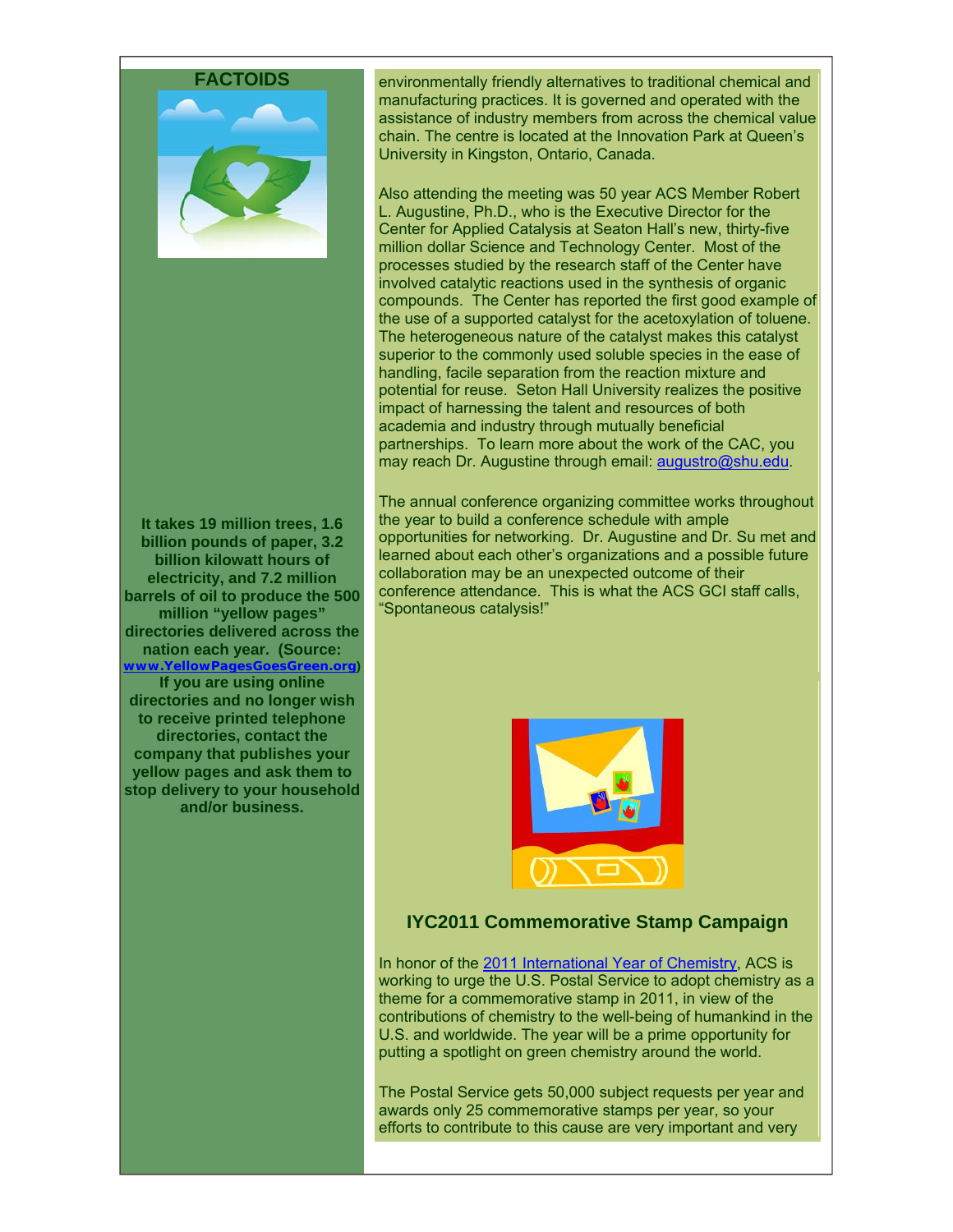

**If you are looking for a unique gift for a recent graduate, newly wed, or any special occasion, consider giving the gift of no junk mail. No more coupons, sweepstakes offers or credit card promotions. Gift certificates for the service can be purchased and sent online at [www.41pounds.org](http://www.41pounds.org/)**

 **What difference could that possibly make?** 

- o **The world's temperate forests absorb 2 billion tons of carbon annually to help keep the planet cool and healthy.**
- o **More than 100 million trees are destroyed each year to produce junk mail.**
- o **Creating and shipping junk mail produces more greenhouse gas emissions than 2.8 million cars.**
- o **Junk mail wastes 28 billion gallons of water each year.**

#### much appreciated!

Here's how you can get involved:

- Visit [www.acs.org/iyc2011](http://www.acs.org/iyc2011) to download the petition
- $\triangleq$  Distribute the petition for signature among your colleagues, students, and friends (all chemists and friends of chemistry are encouraged to sign!)
- Mail or fax completed petitions to the ACS Office of International Activities no later than November 1 (see petition for fax number and address)

To learn more about IYC 2011 and to contribute ideas to the ACS celebration of this historic event, visit [www.acs.org/iyc2011](http://paracom.paramountcommunication.com/ct/3185050:4324176287:m:1:109385524:A3D520A1F16773865D50A97669D96921).



# **Could Opportunity be Knocking?**

#### **Volunteer Student Internships in Green Chemistry Available for January 2010**

The United States Environmental Protection Agency in Washington, DC has openings for up to four college student interns to join its Green Chemistry Program during the month of January. The positions are volunteer internships, not paid, but offer a unique opportunity for training in green chemistry. During December, EPA will receive nominations for the 2010 Presidential Green Chemistry Challenge Awards; during January, EPA staff and interns will read all of the nominations, write brief reviews of each nomination, discuss the nominated technologies in multidisciplinary group meetings, and prepare the nominations for the anonymous judging panel convened by the American Chemical Society Green Chemistry Institute. Because the work is highly technical, interns need to have a strong science background including at least one year of organic chemistry. These internships are geared to students whose institutions have J-terms or interim sessions during January, so that interns would be available to be in Washington, DC for most or all of the period between January 4 and 29. EPA is unable to provide housing; in the past, interns have been able to find housing with relatives, friends, or alumni (recent or not-so-recent) from their institutions. Student interns do not need to be United States citizens. Interested students should send email to [greenchemistry@epa.gov](mailto:greenchemistry@epa.gov) to request the more detailed description of the internship and the application requirements.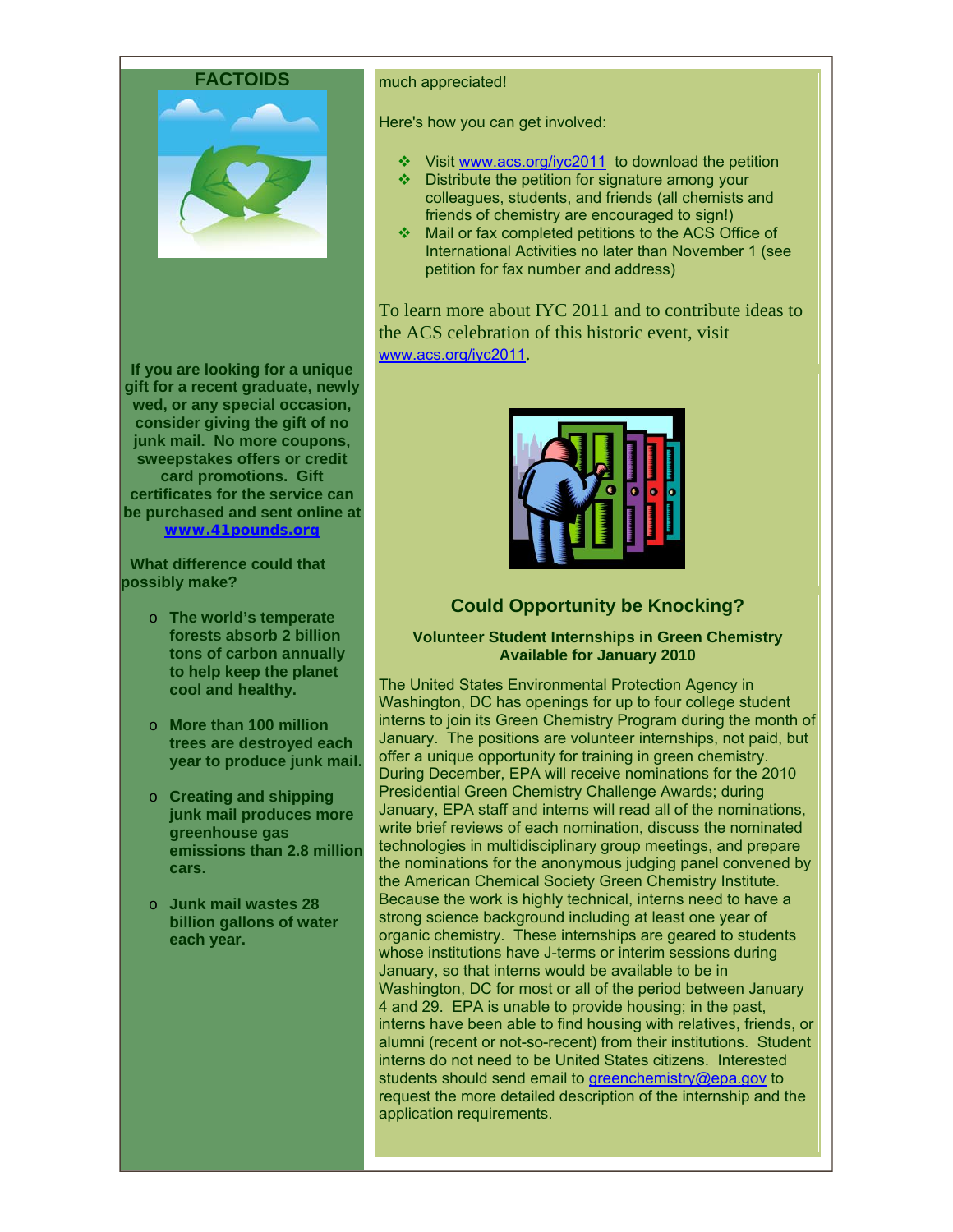



**Welcome!** 

 The ACS GCI Formulators Roundtable welcomes two new members:

- ❖ Church & Dwight
- ❖ Clorox

**In the home, when lights are on at least four hours a day one compact fluorescent light bulb (over its lifetime) will save \$40.00 in electric bills and \$5- \$10 in replacement costs. It will also save a ton of carbon dioxide and 20 pounds of sulfur dioxide from a coal-burning electric plant, or 1 ¼ barrels of oil from an oil-burning plant (enough to run an average car 1000 miles), or half a curie of high-level radioactive waste from a nuclear plant. Source:** [www.sustainer.org](http://www.sustainer.org/)



# **Green Chemistry Students' News and Views**

*Editor's note: Veronica Ortiz met ACS GCI Director, Bob Peoples at the spring ACS National Meeting in Salt Lake City during the Sci-Mix poster session where Dr. Peoples invited Veronica to submit information about the activities initiated by the Roger Williams University Student Affiliates chapter. Veronica seized the opportunity and the article with photos follows:* 

Over the course of the past year the Roger Williams University chapter of ACS Student Affiliates decided to promote greener chemistry choices and raise awareness about the current environmental crisis. The student affiliates worked hard to advocate environmental awareness to the student body through meetings, demonstrative experiments, and interpretation of the current politics.

Every Monday the club meets to plan demonstrations to hold on campus and trips to visit local schools and companies. In the past year since the 235<sup>th</sup> ACS National Conference in New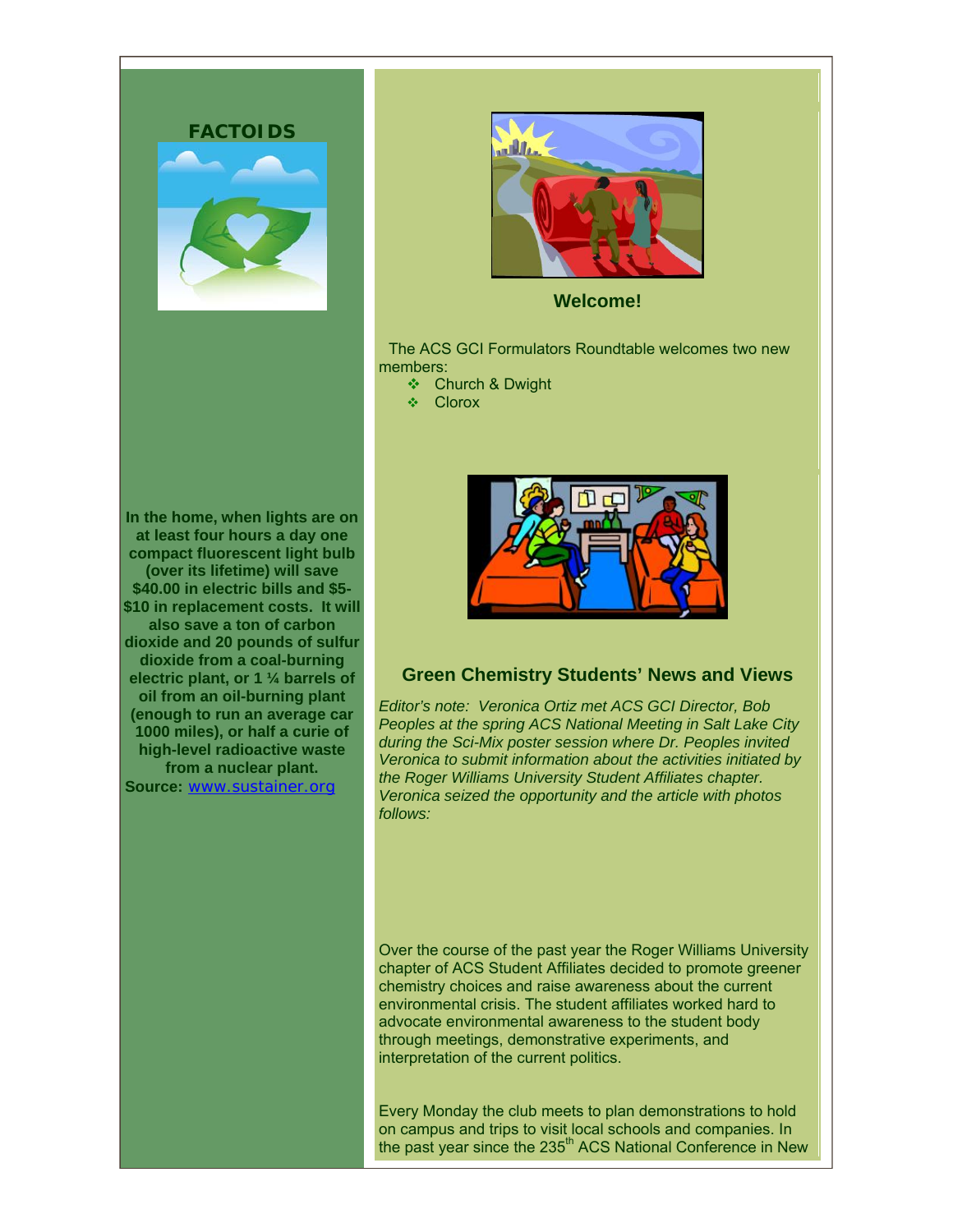

Orleans our club participated in a "science night" with a local boy scouts chapter in the Bristol area. We explained the fundamentals of electricity including a little shock to the system with our own vandagraph machine. We also visited a local high school in Barrington, RI to teach freshmen about the fundamental properties of electricity and the duality of light, including solar panels, superconductors, a Faraday flashlight, lasers, and a few other neat gadgets.

**The American Chemical Society Staff Council held a webinar organized and presented by the ASAE Business Services group in June. Staff received information on the benefits associated with occupying a green workplace; steps to covert their existing or new office space to a "green" space; ways to reduce energy consumption; ways to change your printing habits; and much more. Following the webinar, a staff Greening ACS committee was formed to continue efforts to green the workplace.**



Two Boy Scouts test their strength by trying to pull apart a vacuum sealed ball.

On campus we planned a fun activity to make ice cream using sugar, cream, and liquid nitrogen. Despite some students being hesitant, many enjoyed the activity and it raised awareness for our club on campus. Our favorite activity this past fall was creating a giant periodic table in celebration of chemistry. The finished product was so large that it had to be assembled outside of our cafeteria in a quadrangle and the picture had to be taken from the top of our cafeteria building!

The 2008 presidential campaign not only received a lot of attention around the world, but also at Roger Williams University. To join in on the political atmosphere the student affiliates teamed up with the RWU-βββ marine biology club to raise awareness about the candidates' platforms, specifically detailing their environmental policies. Both clubs compile an informational pamphlet that was handed out to students detailing the environmental issues both of the candidates were debating and what each platform meant for our country and the environment.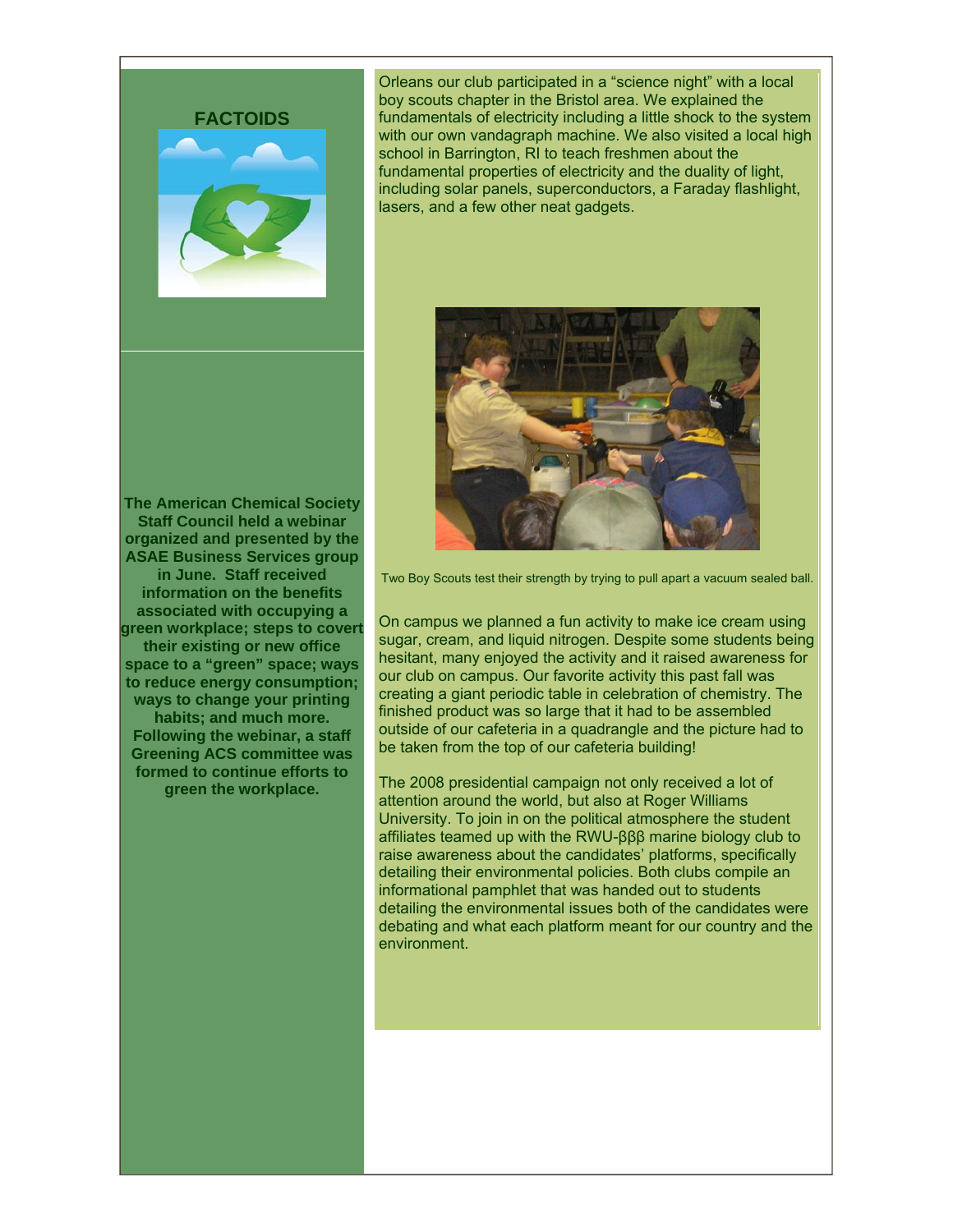





RWU student affiliates standing beside their masterpiece

**On March 31st, the San Francisco Board of Supervisors passed a resolution urging both the California State Legislature and the U. S. Congress to establish a Do Not Mail Registry, which if created would allow citizens to "optout" of receiving unwanted junk mail. Both New York and Florida have bills under discussion in the legislature that would establish statewide registries. Source: [www.41pounds.org](http://www.41pounds.org/)**

Other than teaching the fundamentals of science to younger students, promoting environmental awareness, and spreading the word about our club we have worked on green projects in the lab. To promote greener fuels, we synthesized our own biodiesel from used canola oil from our cafeteria by using sodium hydroxide, water, and ethanol. The efficiency of the biodiesel was tested using a bomb calorimeter in our laboratories, but the excess biodiesel was donated to a local chemistry instrumentation company (Perkin Elmer). At Perkin Elmer they found that the biodiesel synthesized by RWU had lower sulfur content, but a higher salt content than the commercial brand studied. The authors noted further washing could improve the RWU batch and could be used in an engine. The chemists (Grosser, Davidowski, and Wee) involved will be publishing their research in the Perkin Elmer journal.



Student Affiliates, Kari Pohl, Steve Davidowski, and Dan Van Buren, visit a local biodiesel plant

The biggest challenge faced in every academic lab today is the over-use and wasting of solvents. As a final presentation the executive board members, Jack Fuller and Charles Hall, explained to fellow student affiliates about better ways to prepare stock solutions for experiments in lab. They demonstrated instruments that can be used to reduce solvent waste such as the RWU rotovaps.

Overall, the past year was productive for the RWU chapter of the ACS student affiliates. Next year promises more green chemistry experiments and chemistry awareness campus programs.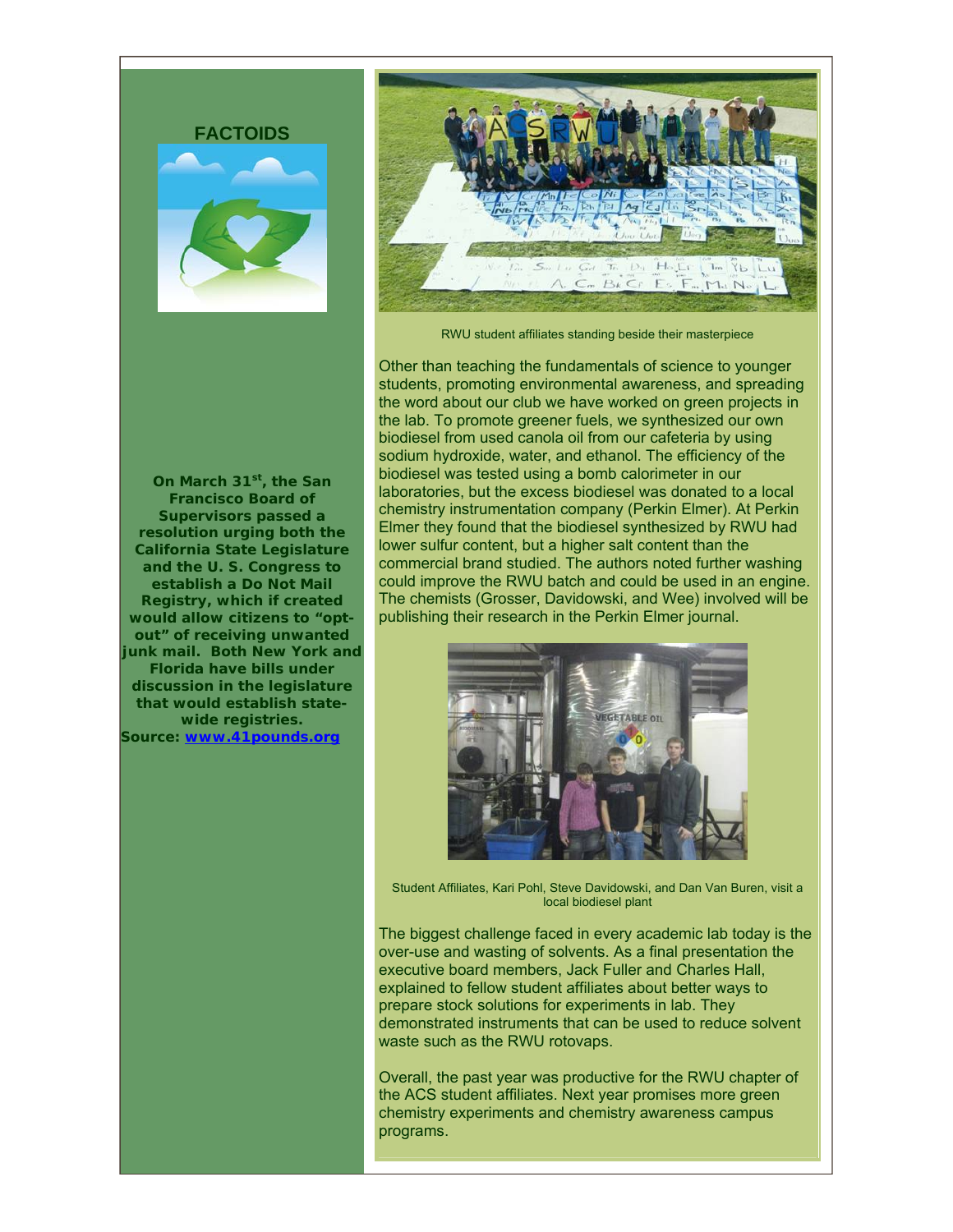**To locate grocery stores and restaurants that carry local and organic products check the following website: [www.localharvest.org](http://www.localharvest.org/)**

# **Green: Youthful, Wealthy, or Healthy? A Graduate Student's Perspective**

*By Jonathan F. Hull, Graduate Student at Yale University* 

How often have you been asked, "So, what exactly is Green Chemistry"? As a graduate student in Bob Crabtree's lab at Yale University, I have never been able to give the same answer twice; for good reason.

Here's my perspective: Green Chemistry is pollinating science departments around the world. From Yale's new [Center for](http://www.greenchemistry.yale.edu/)  [Green Chemistry and Engineering,](http://www.greenchemistry.yale.edu/) to Addis Ababa University in Ethiopia (*Science*, **2007**, *29*, 1849 – 1850), the green movement is starting to bloom. In addition to being an international effort, green chemistry is an original one: new materials from unusual sources are being proposed for new and old applications alike; value added products are derived from waste. When I had to report back from the American Chemical Society's 2008 Green Chemistry & Engineering Conference for group meeting, I had no idea where to start. I thought, "How am I going to cover chicken feathers (Richard Wool), and water treatment (Julie Zimmerman, to name one) in the same talk"? Yet, despite its rapid germination, Green Chemistry is old: on multiple occasions I've heard the joke, "I've done green chemistry for years without knowing it"! Indeed, the age‐old principle of catalysis is manifest in the 12 principles (Paul Anastas & John Warner). So what's the difference between then and now, between the old and new green chemistry? For the first time, green chemistry is being legitimized; it's gaining street credibility. The increasing number of Green Chemistry labs, conferences and research funds (\$200 Million from the NIH were released in April) indicate that "going green" is paramount. According to a recent study, 10% of Americans believe solving the energy crisis is a top priority. I'll leave the scholars and the media to debate the reasons for the timing, but now it is certainly cool to be green: green in chemistry, and green in dollar bills.

I feel fortunate to start my career as Green Chemistry burgeons. Fortunate because so many scientists before my era have proposed Green- allied research, but their timing was premature to widespread support. Thanks to this boost, I *will*  create green energy, green materials, and green chemicals during my career. For some researchers, being Green‐by‐funding might be enough. In contrast, I see Green Chemistry as a symbol of my generation. For the first time, there is a collective understanding of the minimal tradeoff between a booming industry and a blooming environment. Green Chemistry provides a *purpose* in research. Alas, some critics might call my optimism youthful, inexperienced, or green. I call "green" science.

To contact Jonathan Hull, email [jonathan.hull@yale.edu.](mailto:jonathan.hull@yale.edu)

**Editor's note: Have a story you would like to share? Please contact me at [l\\_pirrone@acs.org](mailto:l_pirrone@acs.org)**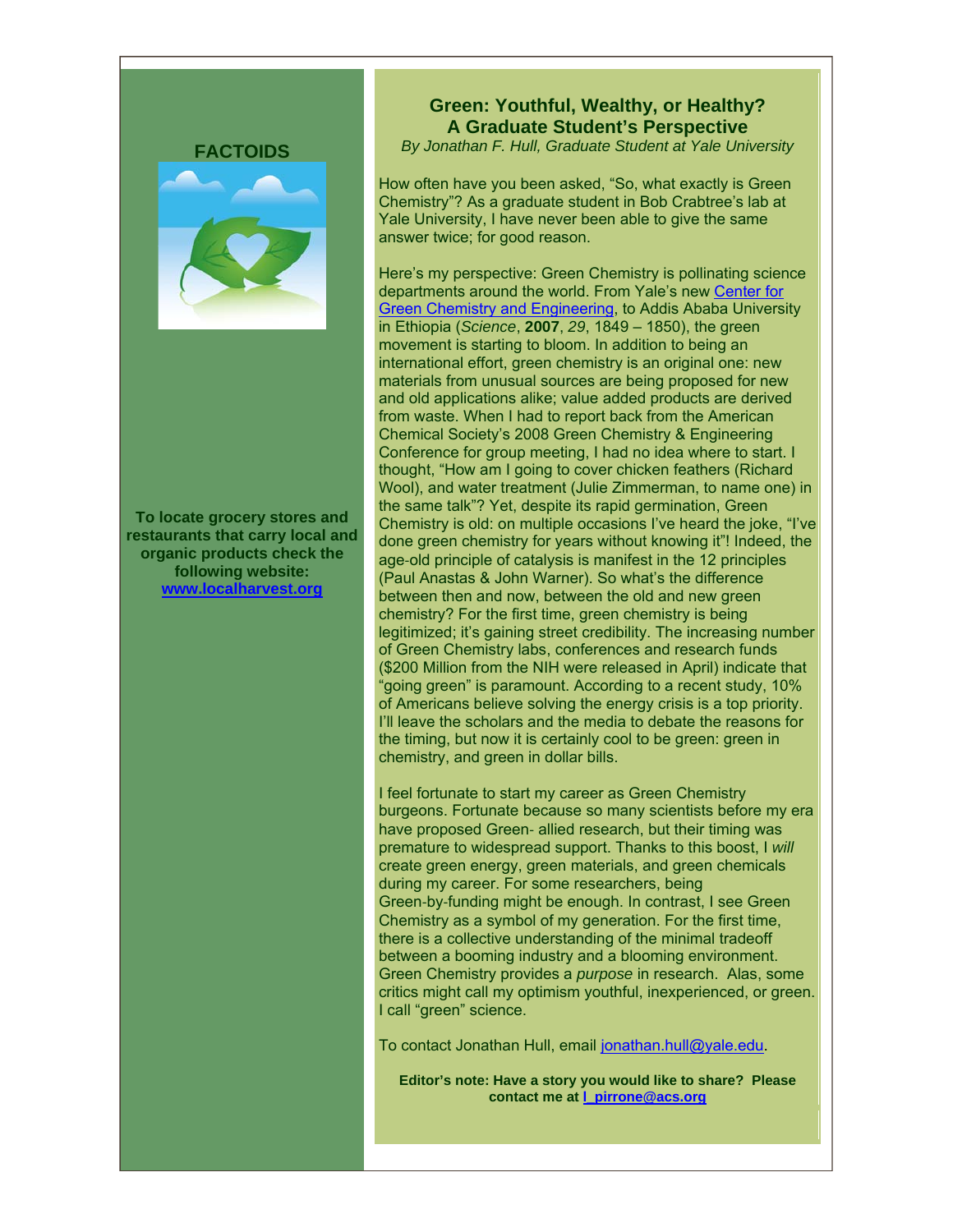



#### **Upcoming Events**

**September 4, 2009: DEADLINE for pre-proposals.** The **Request for Proposals** for the 2010 ACS GCI Pharmaceutical Roundtable Research Grant is available at www.acs.org/gcipharmaroundtable. The grant consists of \$150,000 for 12 to 24 months of research addressing the 12 key green chemistry research areas identified by the pharmaceutical industry.

**September 25-27, 2009**: The Hellenic Green Chemistry Network presents the **3rd Conference on Green Chemistry and Sustainable Development** at the Sports Museum of Thessaloniki, Greece. One of the aims of the symposium is "to show that Green Chemistry and Green Chemical Technology can deal successfully with global environmental problems giving sustainable solutions. [www.chemistry.upatras.gr/hgcn](http://www.chemistry.upatras.gr/hgcn)

**September 21-23, 2009**: National Institute of Standards and Technology, Gaithersburg, MD is the site for the conference, **Micro-Reactor Technologies: A Critical Tool for Process Optimization and Intensification. [Preliminary program](http://www.ccrhq.org/14th-niche-conference-micro-reactor-technologies) is** located on the CCR website. World-leading experts will provide plenary presentations, with ample time allotted for questions and discussion. The speakers include experts from Corning, IMM-Mainz, MIT, Dow, Bayer, EPA, CPAC, Merck, and many others. This is a meeting on a transformational technology and promises to be of great interest to the chemical science community.

**September 25, 2009: The Michigan Green Chemistry Conference** will be held at the Fort Shelby Downtown Detroit Doubletree. Keynote speaker and "founding father" of green chemistry, John Warner will inspire and inform leaders across the state at Michigan's First Annual Green Chemistry Conference. The conference will launch a multi-level approach to green chemistry and product and process design. Leading experts in the fields of business technology, chemistry, engineering, and process improvement will discuss ways to advance and sustain green products and processes in Michigan. Participants will receive fact-based strategies, along with tools and resources to develop first level action plans for their respective business models.

Registration and updated conference information is available on the Web at [www.michigan.gov/greenup](http://www.michigan.gov/greenup). For additional information, contact the *Environmental Assistance Center* at 1-